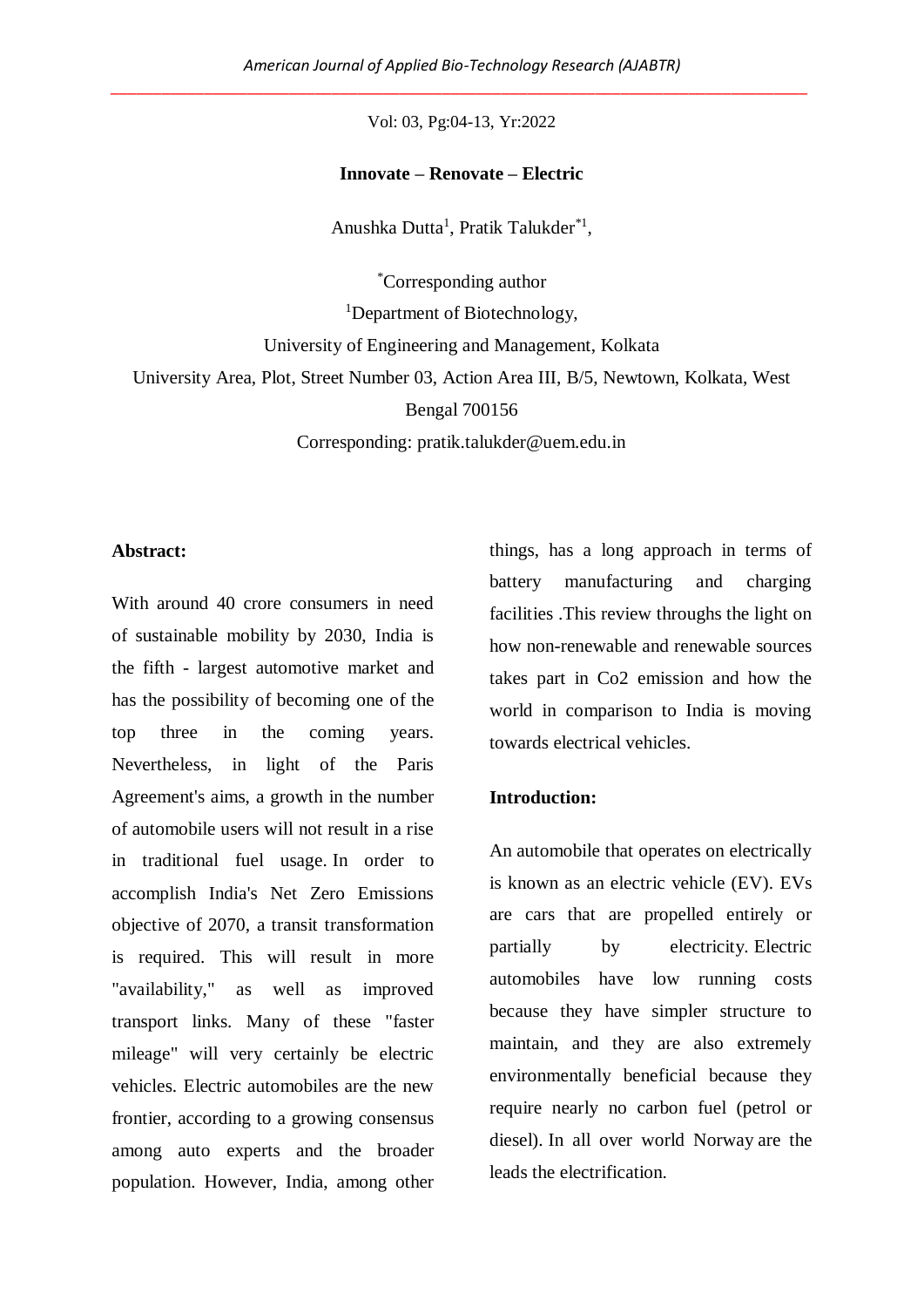Indeed, even though the energy comes from fossil fuels (coal), electric vehicles are cleaner- One justification used by people who want to hold on to the certainty of the internal combustion engine [1] is that we do need to decarbonize the power grid first, else automobiles will be no cleaner than if they used gasoline. Many critics dispute whether electrical automobiles are truly "greener" after emissions from manufacturing and producing power are included in. A recent study reveals that, apart from the immediate advantages in local air quality from not having dangerous tailpipe pollution streaming into the environment, EVs contribute to combat climate change in all except the most coaldependent countries. According to a recent study conducted by institutions in the United Kingdom and the Netherlands, renewable automobiles emit less toxins. Regardless of the fact that electricity is fossil fuel - based, electric vehicles reduce total carbon emissions as shown in a recent survey conducted by institutions **[2]**

### **India vs the World**

In 95 percent of the globe, operating a battery powered automobile is environmentally friendly than riding a normal petrol engine under prevailing situation, according to the report. Countries like Poland, where fuel power generation still dominates the electrical system, are important differentiators. In countries with a heavily decarburized system, electric vehicles offer up to 70% fewer lifespan emission than gasoline vehicles including such Sweden and France, which already have massive volumes of renewable and nuclear electricity production, while emanations in the UK, which is speedily going to phase out coal but it still has a good percentage of gas-fired electricity production, are about 30% lower.

#### **Using On-Site Renewables to Charge**

EV charging may be combined including on renewable energy production, most typically through the co-location of EVs with on-site renewable power installations and, in some situations, batteries, with or without controlled charging. San Diego Gas & Electric, in collaboration with the City of San Diego and other stakeholders, began a pilot scheme at the San Diego Zoo in 2012, installing 10 solar photovoltaic (PV) canopies. Consumers have access to five charging infrastructure, and the solar energy can be stored in a battery system while idle. Similarly, Google uses solar energy provided by its own PV systems to support a fraction of the 750 charging stations intended for its staff**. [3]**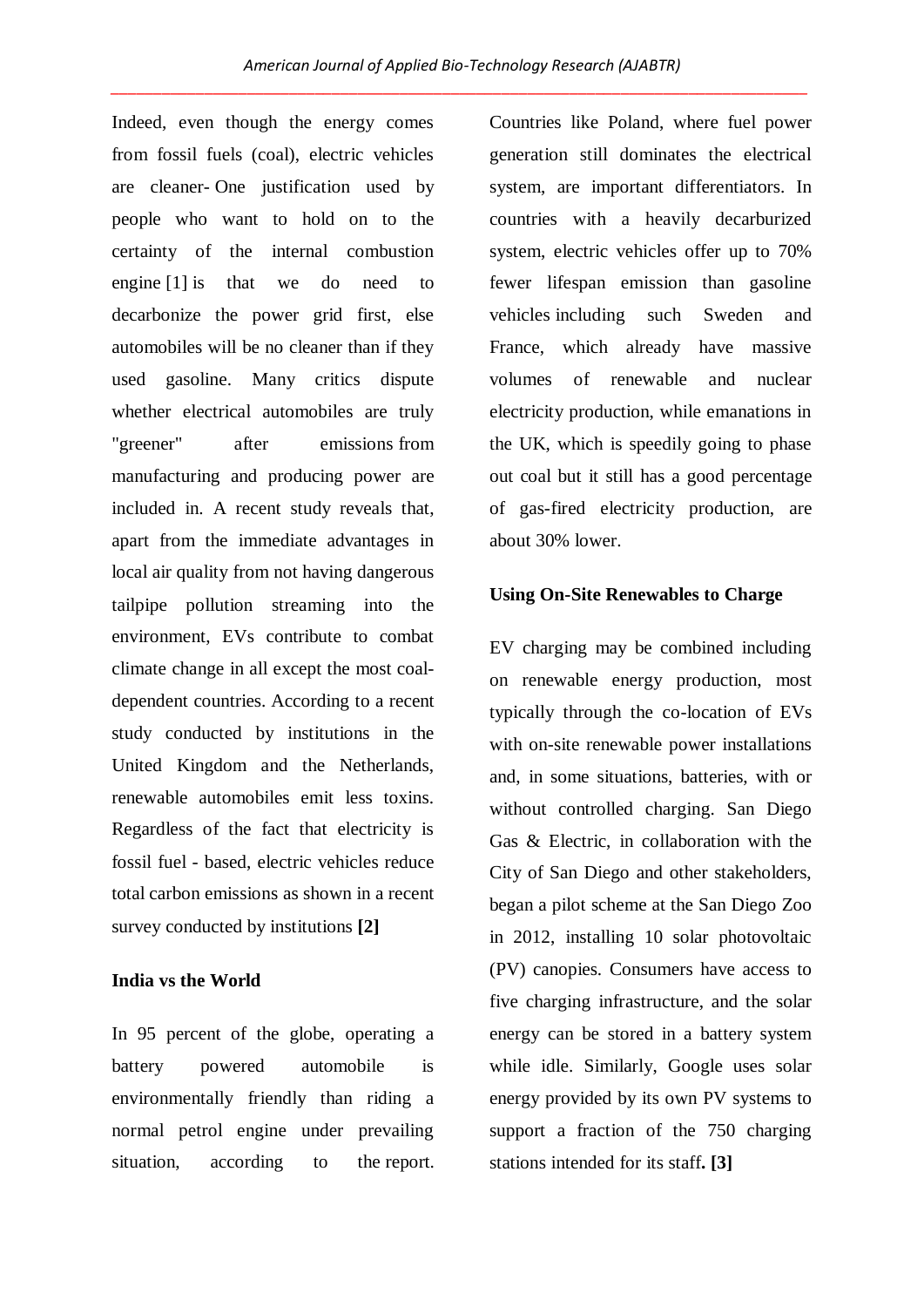Norway, in reality, tops the globe in electrification: 60 percent of new automobiles purchased in Norway are electric vehicles, opposed to only 2% in the United States. What could the rest of the world learn from Norway and how did they achieve it?

In 2021, there will be more electric automobiles in Norway than non-electric cars. Not only automobiles, bus bicycles as well as trams are also operated with the help of electricity. The role of government strategy is crucial. The rate of the transformation is intimately linked to government policies and buyer incentives. In Norway, the key to accelerating EV adoption is making them affordable. To keep the cost of electric vehicles low, Norway slashed taxes and even waived road tolls as an added incentive.

The alternative idea was to levy higher fees on conventional automobiles, thus imposing a polluting levy. This includes a 25% VAT charge, a near to 20% carbon tax, plus lower sums for weight tax, NOX tax, and a car scrapping fee in Norway. Generally, lowering air quality and greenhouse gas (GHG) production comes at a cost, as Bill Gates' "premium" notion suggests. However, as mass manufacturing proceeds, the cost of electric vehicles will decline, and they will eventually be cheaper than gasoline powered vehicles. In Norway, electric vehicles are inexpensive. The Nissan Leaf, a simple small car, is Norway's best-selling vehicle. [4].

However, that's not the case in the United States, where Tesla models have sold a total of 71,000 units (data from first half of 2020). During the same time period, the Chevy Bolt sold 8,000 units while the Nissan Leaf sold 3,000. Around a third of the total cost provided by the consumers are for the batteries which plays the most effective role in the expenditure [5].

#### **The use of renewable energy is critical.**

For a country's vehicle and vehicle transportation networks to be decarbonized, two parts are necessary. To begin, the electric drivetrains must be built. Nissan produces the Leaf, Chevy produces the Bolt, and Tesla produces the Model 3, and GM plans to produce 30 different electric vehicles by 2025.

The second is the availability of renewable energy. The secret to Norway's success is hydropower electricity generated by 1500 plants spread around the country. Many of them are low-impact designs known as run-of-river plants, which do not necessitate dam construction. In Norway,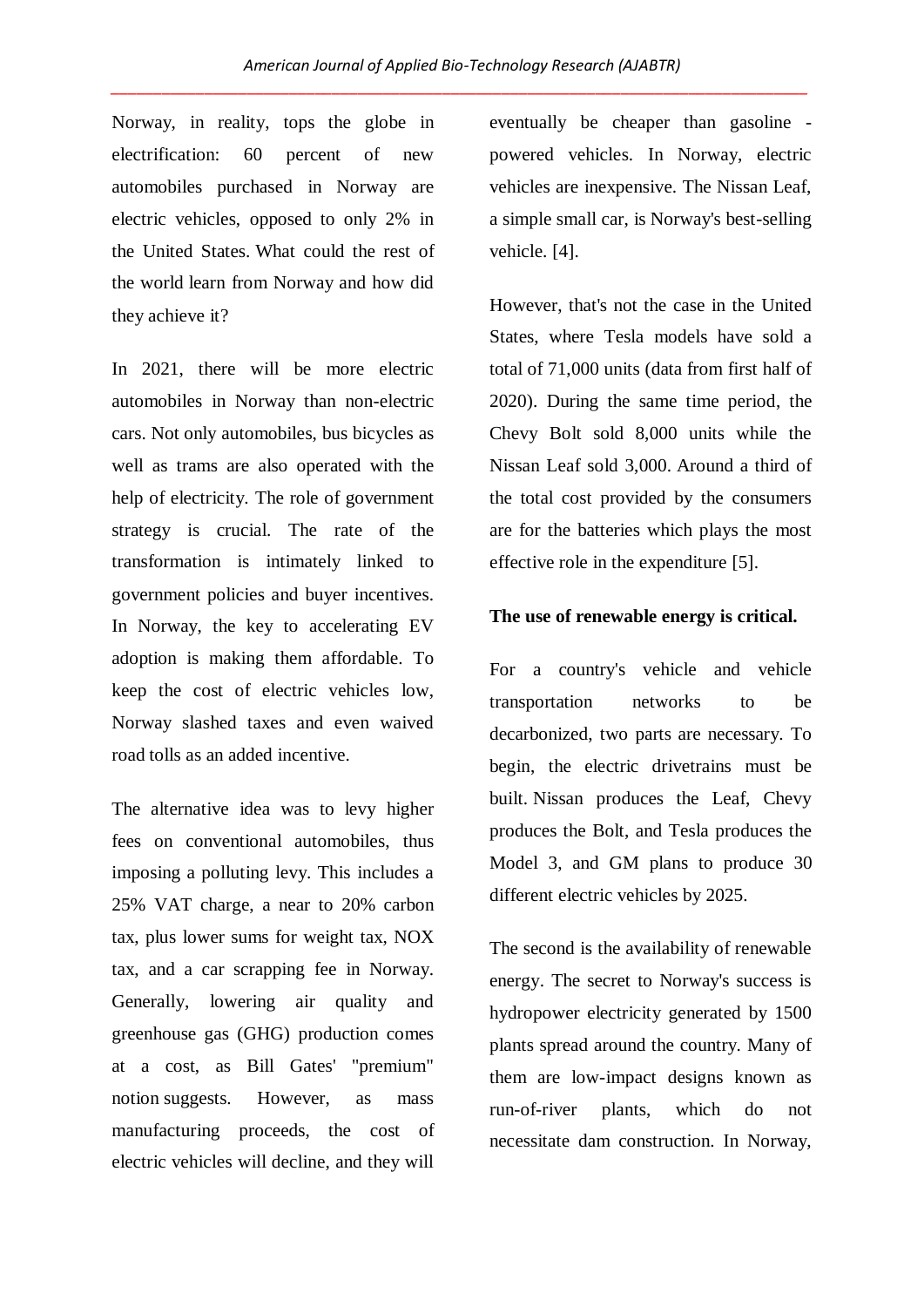hydropower generates 96% of all electricity.

Norway also boasts some of the world's lowest power rates and excellent infrastructure for harnessing and transmitting it to end users. Norway's 2020 power cost was 16.4 cents per kWh in USD for homes and about half for enterprises, comparing to an EU household average of 25.8 cents. The nationwide average was 13 cents, while Texas had an average of 11 cents. Hydropower renewables contribute 67 percent of total energy usage in Norway due to their low cost. Oil is the second-largest contributor, accounting for 24% of the total. Norway produces a lot of natural gas and oil, and most of it is shipped, with just a little amount utilised in the nation for automobiles. **[6]**

## **Benefits of Electrical Vehicle in India:**

#### 1. Low-cost maintenance

The protection costs is perhaps the most essential factor for purchasing an electric vehicle. If one decides to purchase a vehicle with an ICE (internal combustion engine). Because it has more mechanical and functional components, hence, one may run into more intricate and protective issues and it also has a cheaper storage cost due to its basic design and simplicity of usage.

2. Electric vehicles make no sound of their own.

Another benefit of electric vehicles over conventional vehicles is tranquillity and there is no disturbance. The motor's operation is so silent that you can even read a book inside.

3. Increase in the Cost of Fuel

Are you concerned about the price of gasoline alternating? You won't have to worry about daily variations in gas and diesel costs if you purchase a new automobile. You no more need to be concerned about the administration fluctuating fuel prices depending on international market rates.

#### 4. Charging at Home is Simple

During rush hour, you've probably seen the queues that grow at gas stations during rush hour. If you stop to refuel on your way to work, you could be delayed. An electric vehicle has a major advantage in this case since all you have to do is plug it in. Going home will require you 4-5 hours, following which you will be able to move.

5. It's simple to drive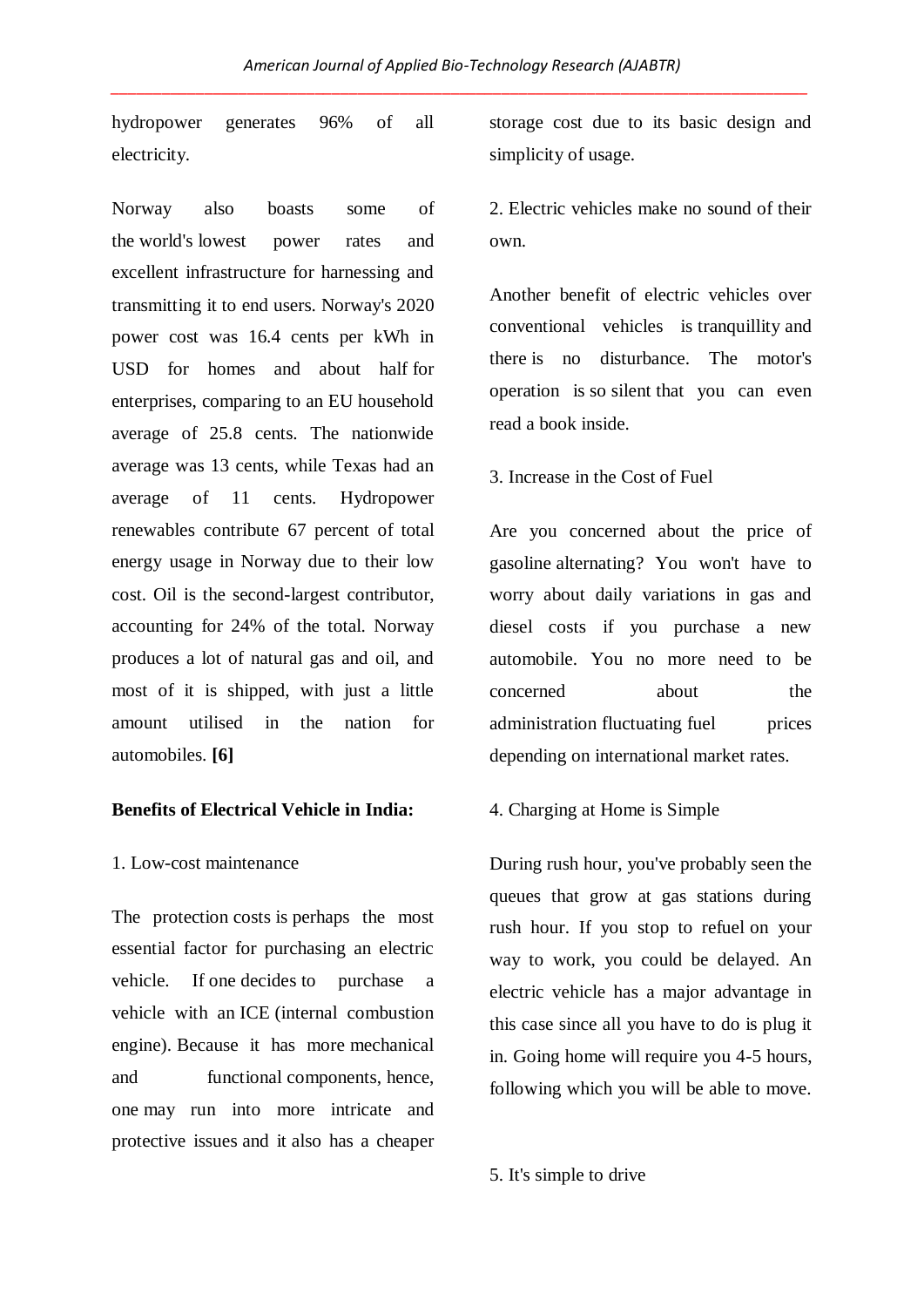All-electric vehicles, have no gears. Yes, electric cars are enticing since the shifting process aren't under our control. The tempo can be changed with little more than a series of buttons or pedals to increase or reduce the pace. If you believe that an automated gasoline automobile gives the same degree of comfort, then we have more benefits than purchasing an electric vehicle.

### 6. Friendly to the environment

It is absolutely excellent for the environment if you want to purchase an electric vehicle. The ground has been cut off, it has been healed, and now we must make decisions with the environment in mind. You may lower your carbon footprint since there are no emissions at all.

## 7. Extra Capacity and a Much more Comfortable Cabin

Even though the front row may give us with more storage capacity because there is no gear lever, because there is no gear lever, if you pick an electric car, you will have greater legroom. Passengers are seated in the centre of the row, on the flat floor, and are thoroughly enjoying the journey. The number of storage possibilities has also been increased. Due to the lack of an engine, there may

be beneath the hood storage in the front. Batteries take up very little area as contrasted to electric motors.

#### 8. Government Subsidies

The advantages of purchasing an electric vehicle extend beyond the vehicle itself. The Delhi Government now encourages consumers to purchase an electric vehicle since electric vehicles are the way to go these days. The Delhi government just announced a new electric car policy that would provide you with additional advantages. Up to Rs.150,000 can be won.

9. Electric vehicles are future-proof.

Electric cars are the only solution we can look forward to in future, given our current growth path! Fossil fuels might run out at the same time, and it would be unjust to utilise them all while we are still living. We are steadily transitioning away from fossil fuels and toward renewable energy, which is unquestionably the way of the future. We have solar and wind energy that is sustainable and does not pollute the environment! Electric vehicles are the future, so get used to them today.

10. In India, there are tax advantages to purchasing an electric vehicle.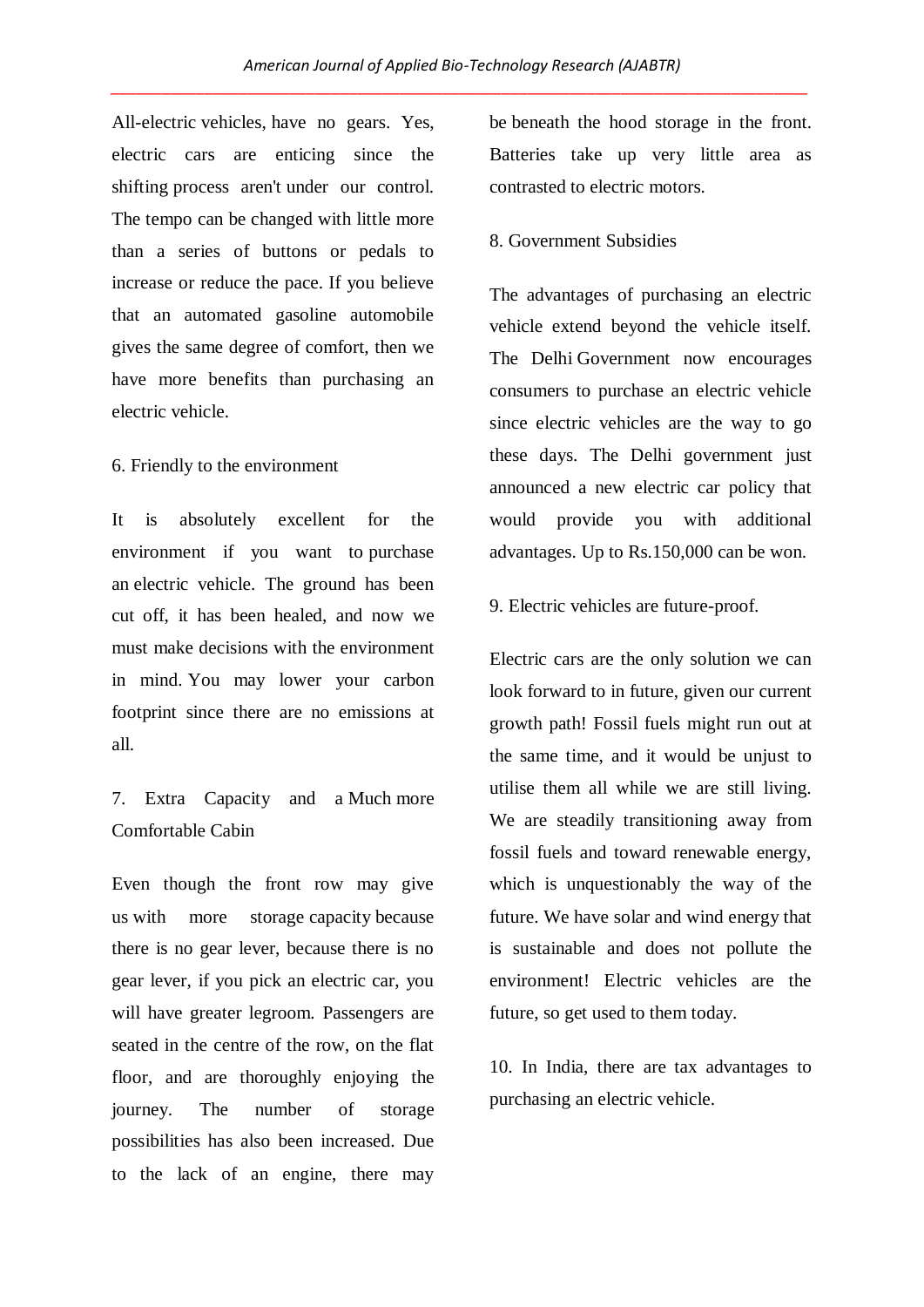Interest on acquisition loans is withheld under Section 80EEB. The government provided incentives for the adoption of electric vehicles in the 2019 coalition budget. Wil be compensated in accordance with the plan. From August 2020 to 2021, a new section 80EEB permits interest to be subtracted from loans for the adoption of electric cars. **[7]** 

## 11. Criteria for Eligibility

Consumers are exempt from the reductions in this area of the qualifying requirements. Other taxpayers are not eligible for this deduction. As a result, whether you're a HUF, AOP, partnership, company, or another kind of taxable, may not be eligible for benefits.

14. The amount of deduction:

You can deduct interest up to Rs 1.50,000 under Article 80EEB. An electric automobile can be owned by a single taxpayer for personal or commercial usage. This deduction simplifies the process of receiving interest charged on a car loan for the people who own an electric automobile for personal usage. Individuals can also demand withholding tax up to Rs 150,000 for business usage under the terms of Article 80EEB. Interest costs of more than Rs 1.50,000 are deductible as a business expense. The car must be licensed in the owner's or trade company's name in order to be claimed as a business cost. Individual taxpayers should keep in mind that they must get documentation of interest paid when completing their tax returns. **[8]**

## 15. The conditions are :

To buy an electric automobile, a loan must always be arranged from a finance company or a non-bank financial organisation, and it must be granted between April 1, 2019, and March 31, 2023.

## **Disadvantages:**

## 1. Range Restrictions

Electric cars have a limited range, majority of which is 100 kilo-meters and cannot travel beyond it. Although the work is under progress to increase the range. Backup batteries is required if someone wishes to embark on a lengthy journey.

## 2. Stations for Charging

There are extremely few electric vehicle charging facilities in India. Power stations may be found in major Indian cities such as Delhi, Mumbai, Bangalore, and Hyderabad. To alleviate the paucity of charging stations, tens of thousands of charging stations should be installed around the country.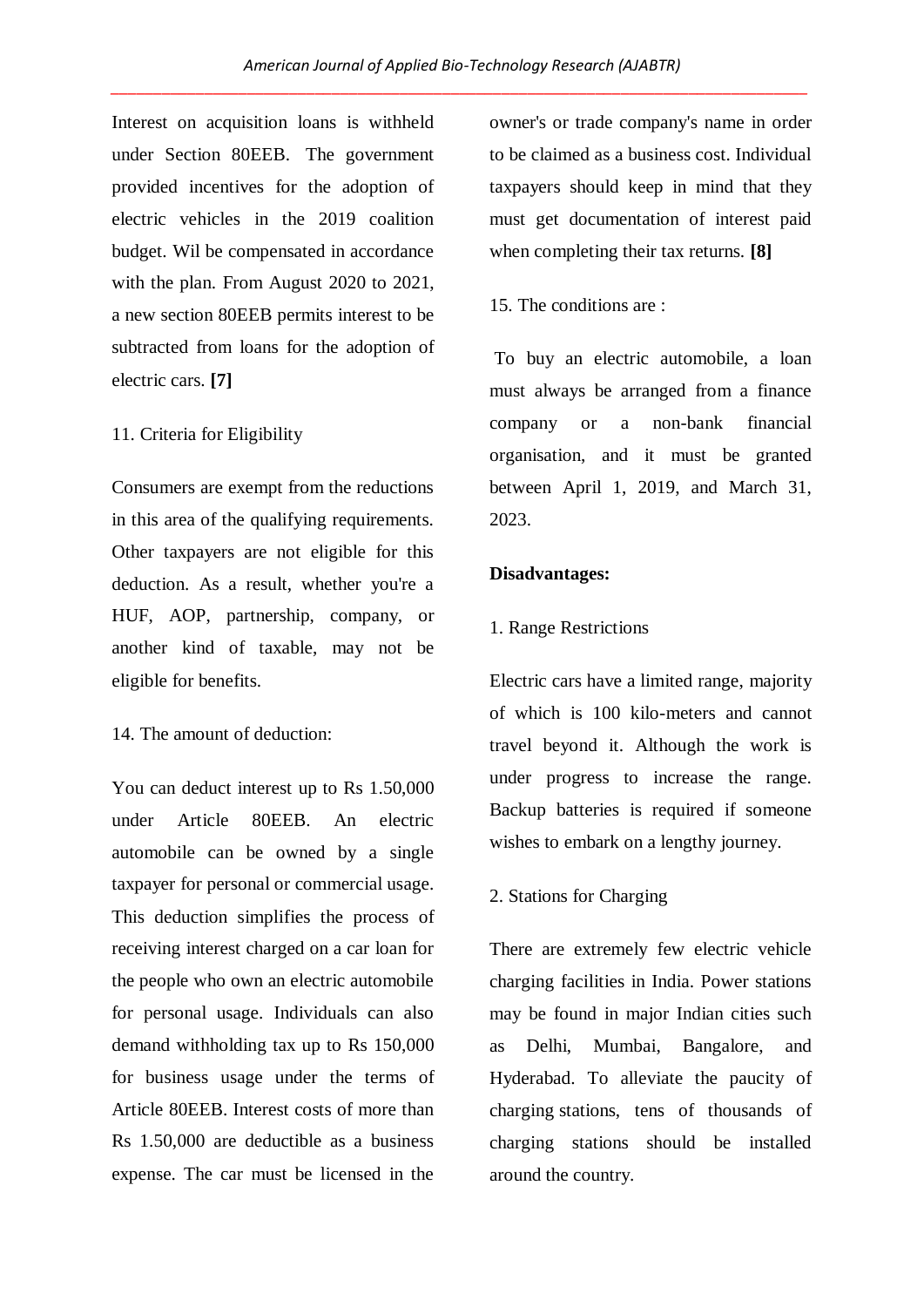# **Electric Vehicles and India's Origins, as well as their Expanding Scope:**

The Paris Agreement's global climate goal of reducing carbon emissions in order to reduce rising temperatures is increasing demand for electric vehicles (EVs). Electric vehicles (EVs) are already defining the global e-mobility revolution due to their rapid uptake. EV sales are estimated to reach 2.1 million by 2020, accounting for nearly two out of every hundred autos produced today .In 2020, the worldwide EV fleet will number 8.0 million, representing for 1% of global vehicle stock and 2.6 percent of global auto sales. Falling battery costs and increased performance efficiency are also driving global demand for electric vehicles. **[9]**

## **1. India requires an electric vehicle revolution.**

It is impossible to continue on the current route of introducing ever more automobiles that run on expensive conventional petroleum, clogging already congested cities with infrastructure bottlenecks and high concentrations of pollutants. Electric mobility is a viable worldwide solution for decarbonizing the transportation sector.

# **2. Support for Electric Vehicles in India:**

India is one of just a few nations to embrace the worldwide EV30@30 initiative, which aims for at least 30% new electric vehicle sales by 2030.At the COP26 in Glasgow, India advocated for five aspects to combat climate change, dubbed "Panchamrit." At the Glasgow summit, India proposed a number of suggestions, including renewable power meeting 50% of India's energy demands by 2030, lowering carbon emissions by 1 billion tonnes by 2030, and attaining net zero by 2070**.** [10]

Their several measures taken by the Indian Government :-

1. The newly improved FAME II (Faster Adoption and Manufacturing of Electric Vehicles) initiative.

2. There are two types of suppliers is a Production-Linked Incentive (PLI) plan for Advanced Chemistry Cell (ACC).

3. For makers of electric cars, the recently announced PLI programme for Auto and Automotive Components. **[11]**

# **3. Associated Challenges Battery Manufacturing:**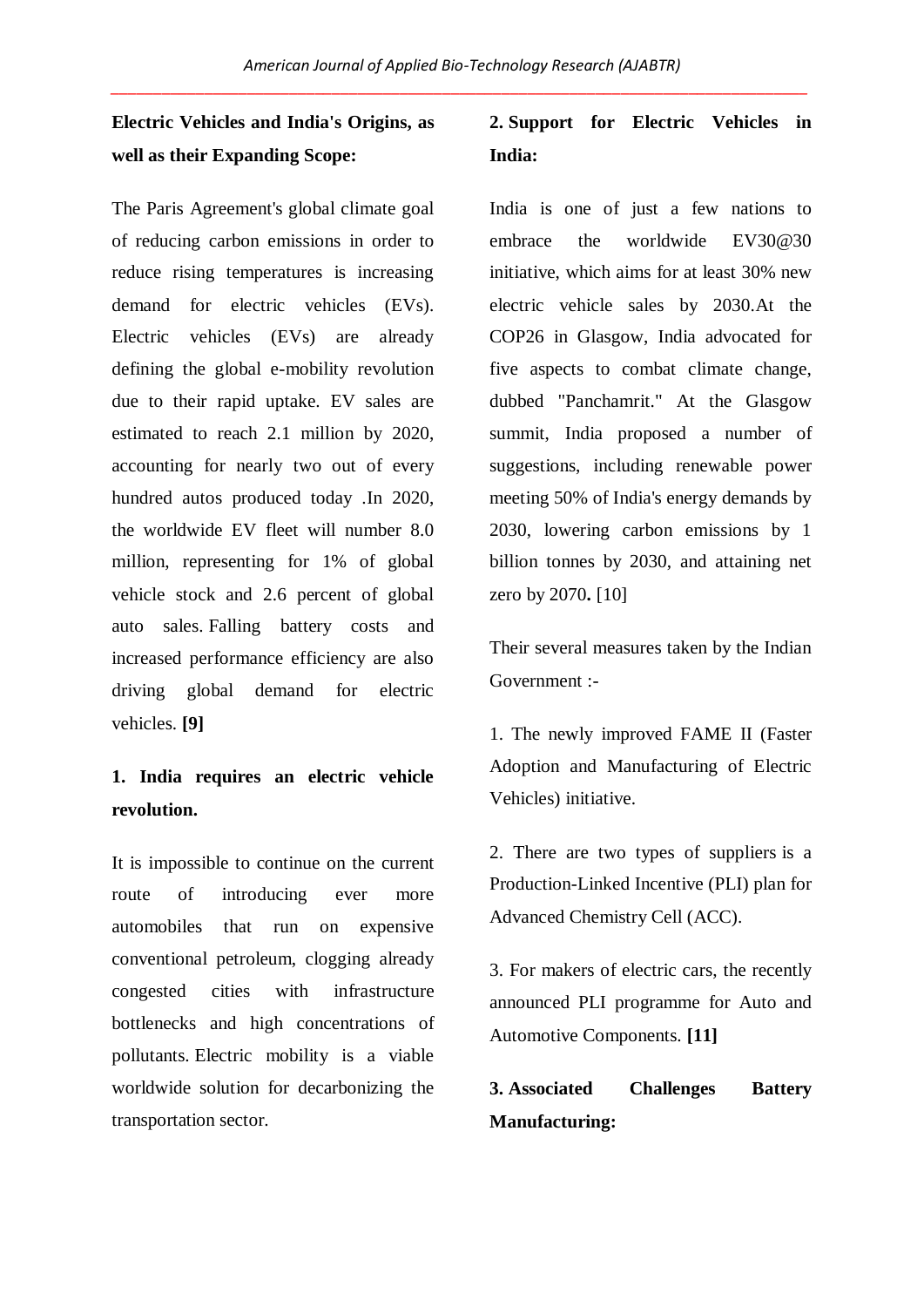India's aggregate requirement for batteries is expected to reach around 900-1100 GWh by 2020-30, according to estimates. However, the lack of a battery industrial capacity in India is causing worry, since it would force India to rely only on imports to fulfil expanding demand. India bought more than \$1 billion worth of lithium-ion cells in 2021, according to official statistics, despite the fact that electric cars and power storage are still in their early stages in the power industry. **[12]**

**Consumer Issues:** India was estimated to have just 650 charging stations in 2018, compared to over 5 million charging stations in surrounding countries. It is impractical for customers to travel lengthy distances leading to a shortage of charging facilities. Furthermore, a complete charge of a car at the owner's house using a personal light-duty slow charger might take at least 10 hours. Furthermore, the cost of a basic electric automobile is significantly greater than that of the cost of the vehicle that runs on conventional gasoline.

**Policy Challenges:** As, EV production is an investment company that needs a protracted plan to break even and profit, government policy uncertainty in this area discourages investment. When it comes to creating key components for the electric car sector, such as batteries, electronics, and controllers, India lags behind in terms of technology. EV's require more upkeep. costs and need a higher degree of expertise. India lacks designated programmes in this field. Unavailability of Materials for Domestic.,

**Manufacturing:** The battery is by far the most crucial component of an electric vehicle. India has no recognized lithium or cobalt deposits, both of which are necessary for battery manufacture. Importing lithium-ion batteries from other nations is a barrier to being entirely selfsufficient in the battery manufacturing business.

**Way Forward Electric Vehicles:** EVs will help to improve the nation's overall power system security, since the country produces over 80% of its crude oil needs, which total over \$100 billion. Electric vehicle is also expected to stimulate employment growth in the region's EV manufacturing industry. Through a range of grid services and support, EVs are expected to bolster the system and help accommodate higher renewable energy penetration while assuring stable and resilient grid stability.

Manufacturing and Storage of Batteries Possibilities: With current technology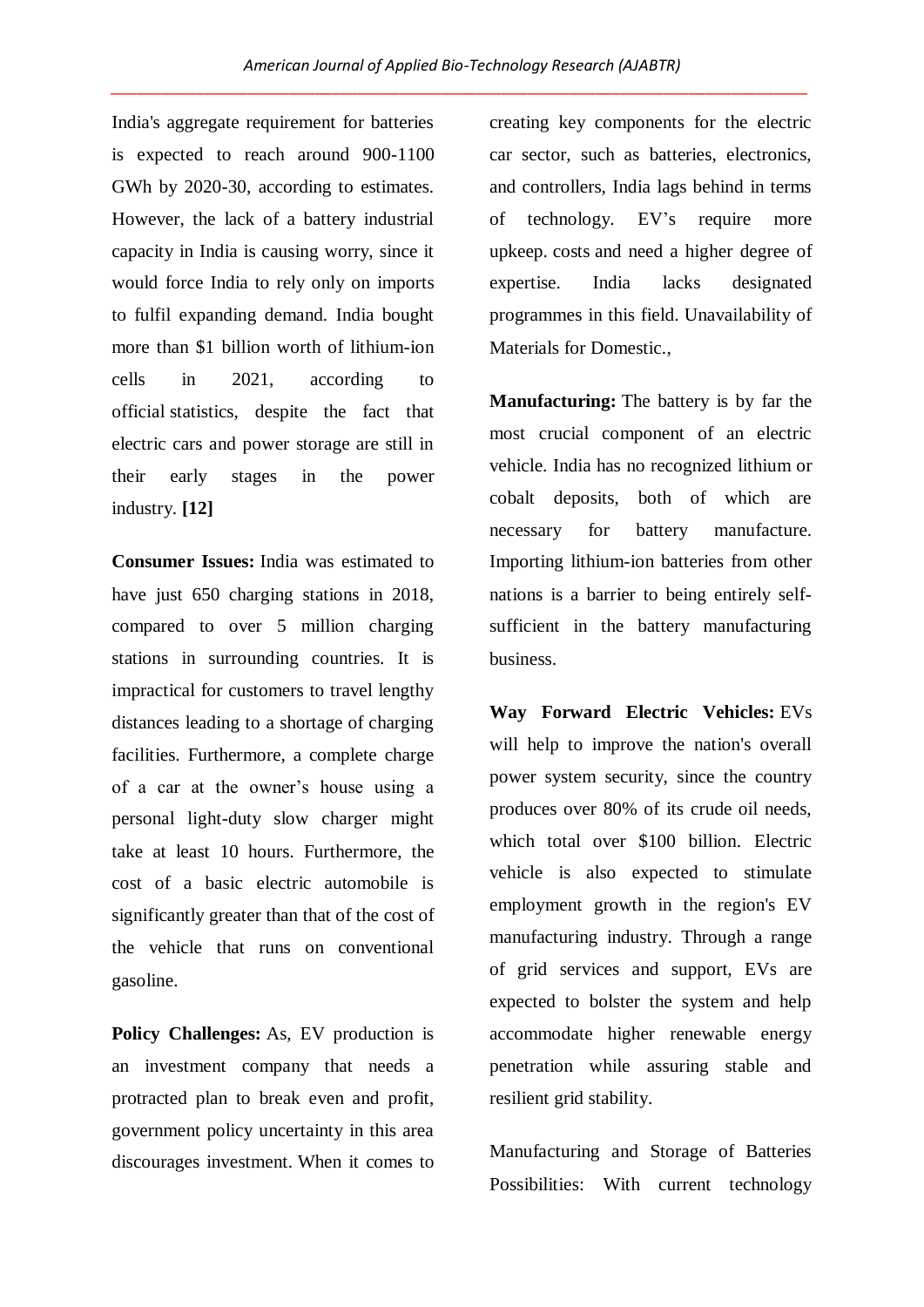advancements, battery storage presents a significant opportunity to assist the country in achieving long-term development, particularly in light of government initiatives to promote emobility and renewable energy (450 GW energy capacity target by 2030) [13]. As per capita income has increased, consumer electronics such as mobile phones, UPS, laptops, power banks, and other goods that require specialised chemical cells have witnessed a significant increase. As a conclusion, one of the most attractive economic opportunities of the twenty-first century is better battery manufacture.

**EV Charging Infrastructure:** An EV charging infrastructure may be built up at private households, public utilities such as fuel and CNG pumps, and commercial enterprises such as malls, train stations, and bus depots, using energy from the local grid. The Ministry of Power has stipulated that at least one charge controller be positioned in a 3 km grid and every 25 km on both sides of the highways. In new and existing buildings, the Ministry of Housing and Urban Affairs has enforced allocating 20% of parking spot for EV charging stations under the Model Building Bye-laws, 2016 (MBBL) **[14]**. The MBBL will need state governments to make appropriate

adjustments to their individual building bye-laws in order to take impact.

### **R&D in electric vehicles:**

The Indian market requires support for indigenous innovations that are critical and economically beneficial to India. It provides logical to use local colleges and traditional industry centres since investment in regional research and development is required to drive costs down. To raise the usage of electric vehicles India can get a helping hand from countries like USA.

# **Conclusion :- Electric vehicles are on their way. Are We Prepared?**

Several cities, governments, and businesses have set objectives to switch their vehicles to electric vehicles and power them with renewable energy sources. Amazon recently revealed intentions to buy 100,000 electric vans as part of their promise to become carbon independent by 2040, while cities like Cambridge and Portland have committed to 100% biofuel community transit by 2035 and 2050, respectively **[15].** With a significant number of electric vehicles projected to be on the road in the next years, it's vital that both companies and consumers continue to pursue for new ways to charge EVs using